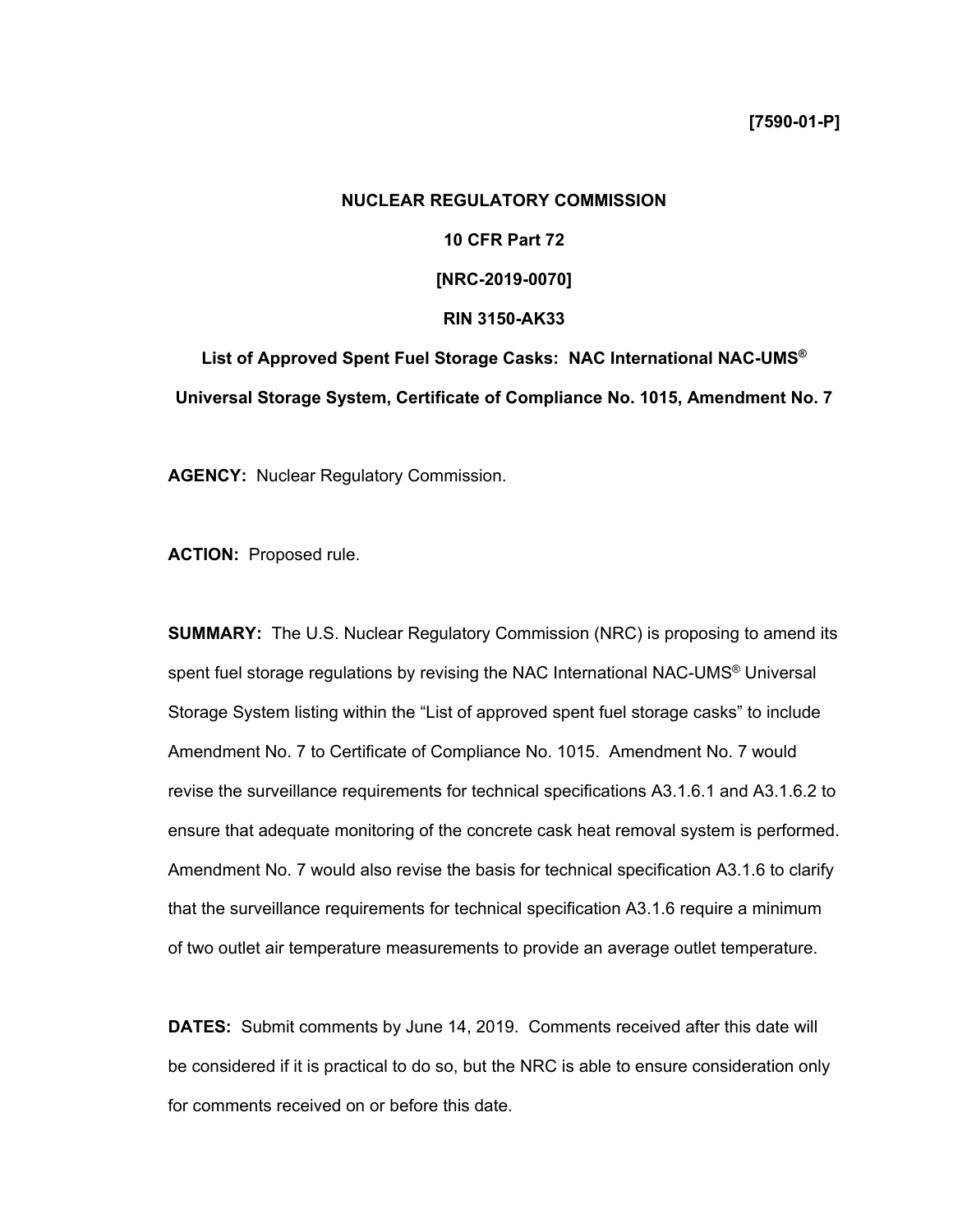**ADDRESSES:** You may submit comments by any of the following methods:

• **Federal Rulemaking Web Site:** Go to http://www.regulations.gov and search for Docket ID NRC-2019-0070. Address questions about NRC dockets to Carol Gallagher; telephone: 301-415-3463; e-mail: Carol.Gallagher@nrc.gov. For technical questions contact the individuals listed in the FOR FURTHER INFORMATION CONTACT section of this document.

• **E-mail comments to:** Rulemaking.Comments@nrc.gov.If you do not receive an automatic e-mail reply confirming receipt, then contact us at 301-415-1677.

• **Fax comments to:** Secretary, U.S. Nuclear Regulatory Commission at 301-415-1101.

• **Mail comments to:** Secretary, U.S. Nuclear Regulatory Commission, Washington, DC 20555-0001, ATTN: Rulemakings and Adjudications Staff.

• **Hand deliver comments to:** 11555 Rockville Pike, Rockville, Maryland 20852, between 7:30 a.m. and 4:15 p.m. (Eastern Time) Federal workdays; telephone: 301-415-1677.

For additional direction on obtaining information and submitting comments, see "Obtaining Information and Submitting Comments" in the SUPPLEMENTARY INFORMATION section of this document.

**FOR FURTHER INFORMATION CONTACT:** Bernard H. White, Office of Nuclear Material Safety and Safeguards; telephone: 301-415-6577; e-mail:

Bernard.White@nrc.gov or Victoria V. Huckabay, Office of Nuclear Material Safety and Safeguards; telephone: 301-415-5183; e-mail: Victoria. Huckabay@nrc.gov. Both are staff of the U.S. Nuclear Regulatory Commission, Washington, DC 20555-0001.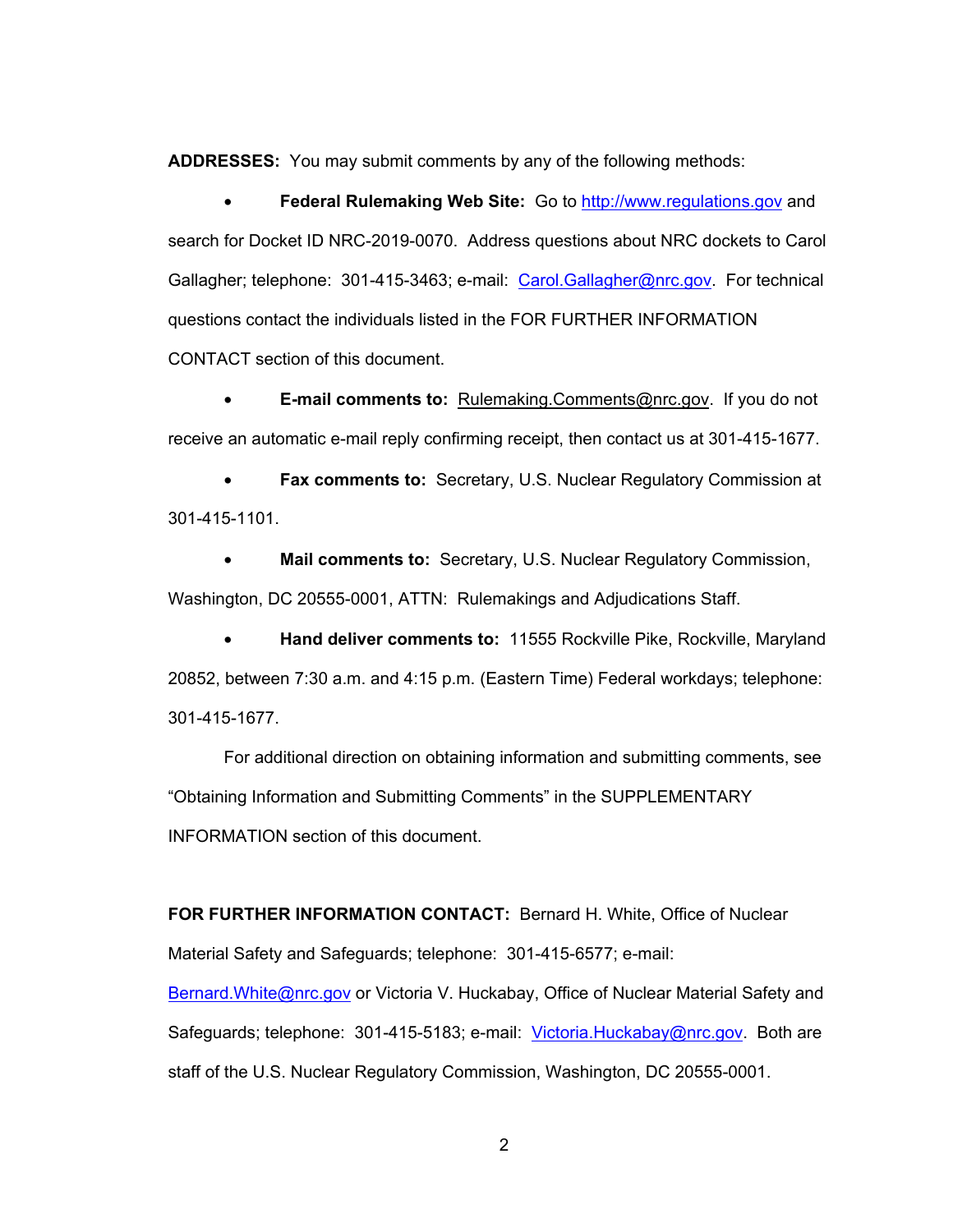## **SUPPLEMENTARY INFORMATION**:

# **TABLE OF CONTENTS:**

- I. Obtaining Information and Submitting Comments
- II. Rulemaking Procedure
- III. Background
- IV. Plain Writing
- V. Availability of Documents

# **I. Obtaining Information and Submitting Comments**

A. Obtaining Information

Please refer to Docket ID NRC-2019-0070 when contacting the NRC about the availability of information for this action. You may obtain publicly-available information related to this action by any of the following methods:

• **Federal Rulemaking Web Site:** Go to http://www.regulations.gov and search for Docket ID NRC-2019-0070.

# • **NRC's Agencywide Documents Access and Management System**

**(ADAMS):** You may obtain publicly-available documents online in the ADAMS Public Documents collection at http://www.nrc.gov/reading-rm/adams.html. To begin the search, select "Begin Web-based ADAMS Search." For problems with ADAMS, please contact the NRC's Public Document Room (PDR) reference staff at 1-800-397-4209, 301-415-4737, or by e-mail to pdr.resource@nrc.gov. For the convenience of the reader, instructions about obtaining materials referenced in this document are provided in the "Availability of Documents" section.

• **NRC's PDR:** You may examine and purchase copies of public documents at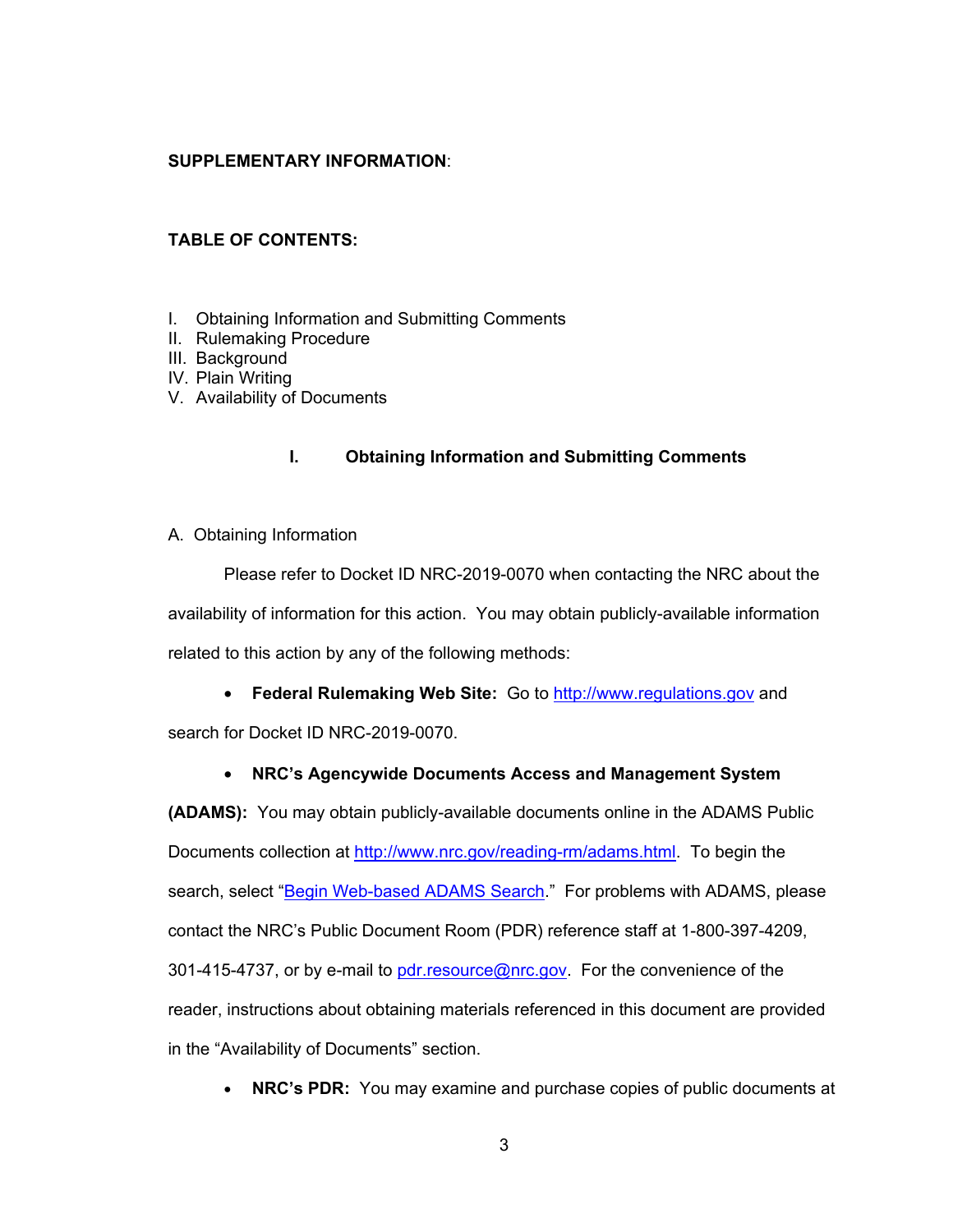the NRC's PDR, Room O1-F21, One White Flint North, 11555 Rockville Pike, Rockville, Maryland 20852.

#### B. Submitting Comments

Please include Docket ID NRC-2019-0070 in your comment submission.

The NRC cautions you not to include identifying or contact information that you do not want to be publicly disclosed in your comment submission. The NRC will post all comment submissions at http://www.regulations.gov as well as enter the comment submissions into ADAMS. The NRC does not routinely edit comment submissions to remove identifying or contact information.

If you are requesting or aggregating comments from other persons for submission to the NRC, then you should inform those persons not to include identifying or contact information that they do not want to be publicly disclosed in their comment submission. Your request should state that the NRC does not routinely edit comment submissions to remove such information before making the comment submissions available to the public or entering the comment into ADAMS.

#### **II. Rulemaking Procedure**

Because the NRC considers this action to be non-controversial, the NRC is publishing this proposed rule concurrently with a direct final rule in the Rules and Regulations section of this issue of the *Federal Register*. The direct final rule will become effective on July 29, 2019. However, if the NRC receives significant adverse comments June 14, 2019, then the NRC will publish a document that withdraws the direct final rule. If the direct final rule is withdrawn, the NRC will address the comments in a subsequent final rule. Absent significant modifications to the proposed revisions

4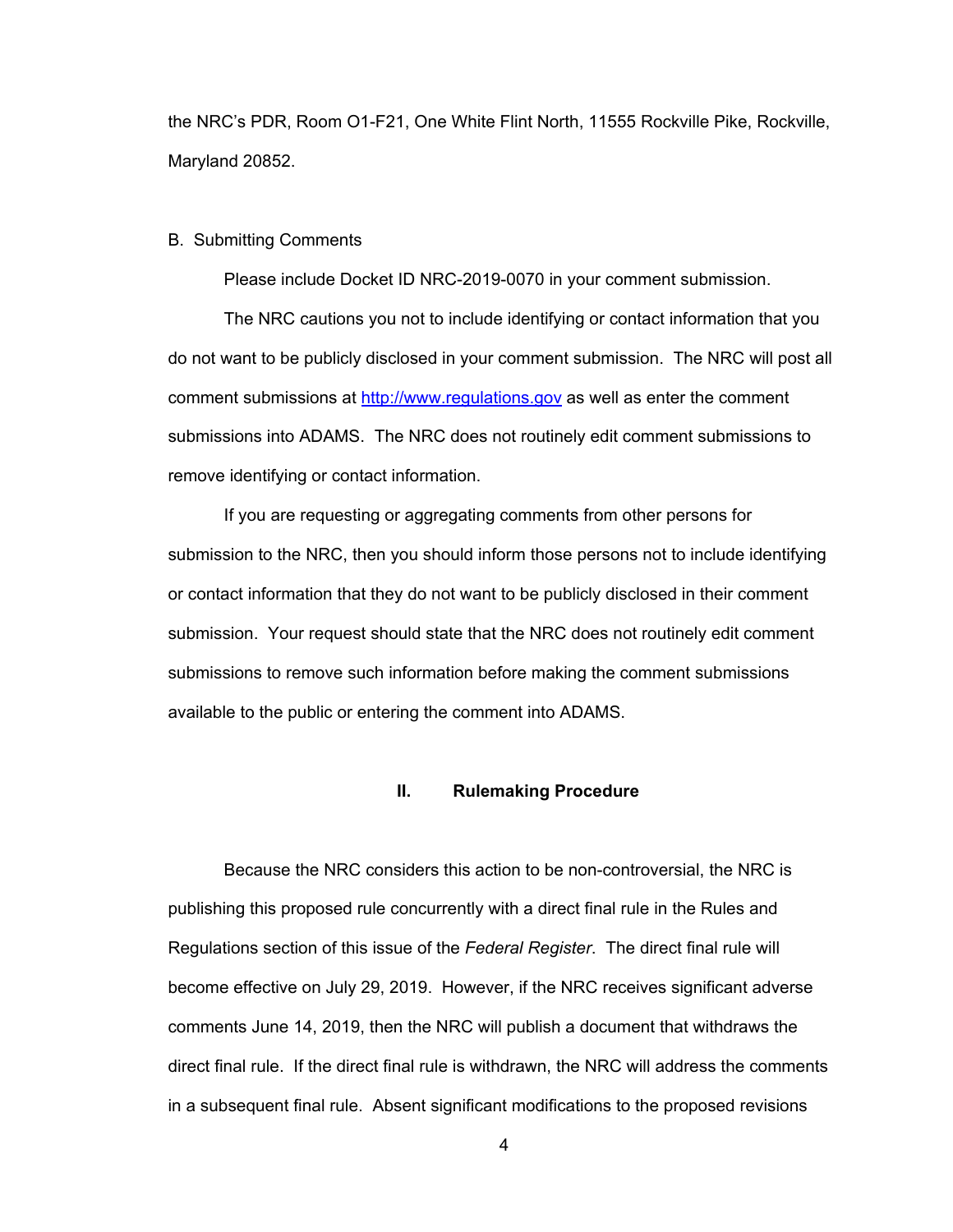requiring republication, the NRC will not initiate a second comment period on this action in the event the direct final rule is withdrawn.

A significant adverse comment is a comment where the commenter explains why the rule would be inappropriate, including challenges to the rule's underlying premise or approach, or would be ineffective or unacceptable without a change. A comment is adverse and significant if:

1) The comment opposes the rule and provides a reason sufficient to require a substantive response in a notice-and-comment process. For example, a substantive response is required when:

 a) The comment causes the NRC to reevaluate (or reconsider) its position or conduct additional analysis;

 b) The comment raises an issue serious enough to warrant a substantive response to clarify or complete the record; or

 c) The comment raises a relevant issue that was not previously addressed or considered by the NRC.

 2) The comment proposes a change or an addition to the rule, and it is apparent that the rule would be ineffective or unacceptable without incorporation of the change or addition.

 3) The comment causes the NRC to make a change (other than editorial) to the rule.

 For procedural information and the regulatory analysis, see the direct final rule published in the Rules and Regulations section of this issue of the *Federal Register*.

### **III. Background**

Section 218(a) of the Nuclear Waste Policy Act of 1982, as amended, requires

5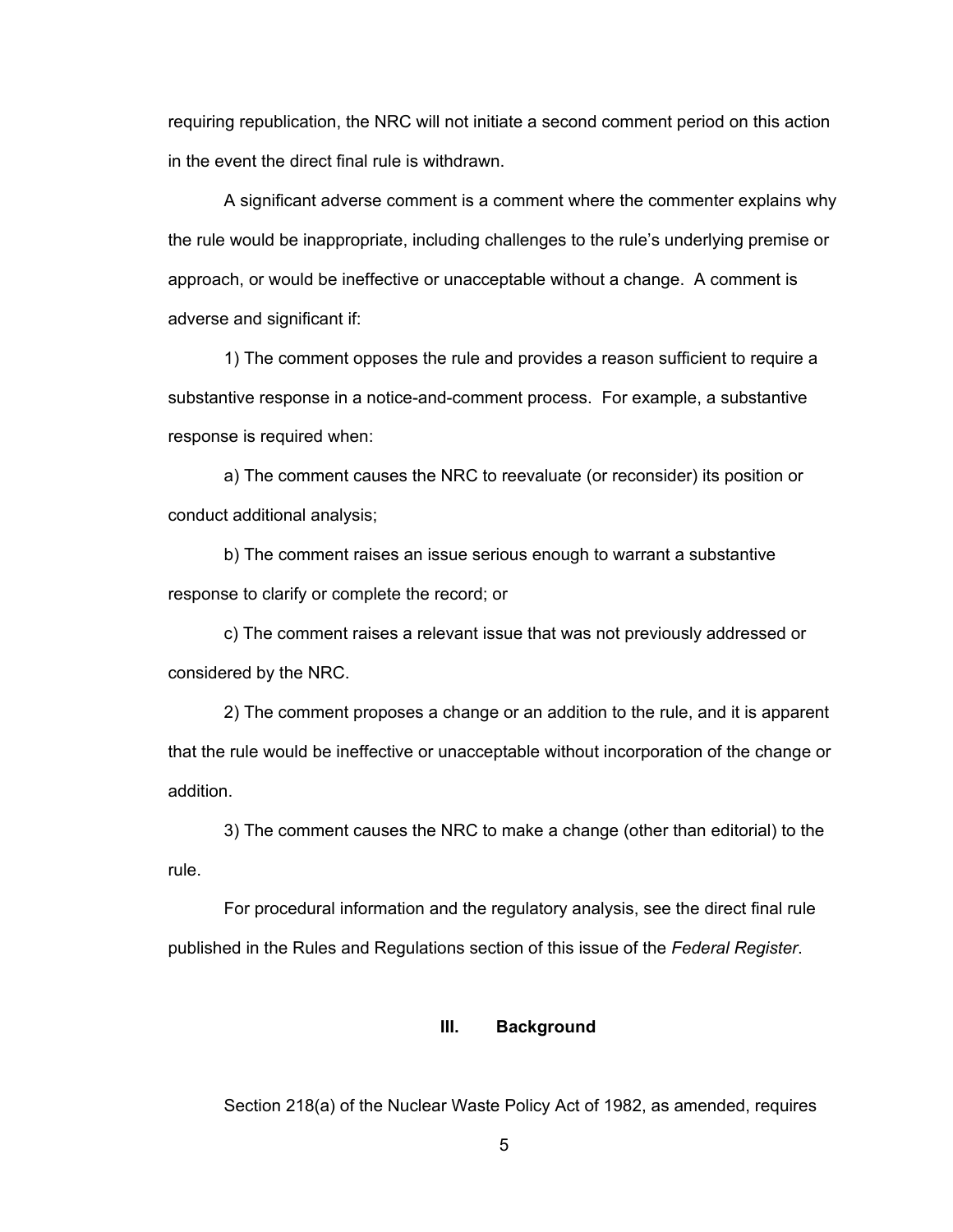that "[t]he Secretary [of the Department of Energy] shall establish a demonstration program, in cooperation with the private sector, for the dry storage of spent nuclear fuel at civilian nuclear power reactor sites, with the objective of establishing one or more technologies that the [Nuclear Regulatory] Commission may, by rule, approve for use at the sites of civilian nuclear power reactors without, to the maximum extent practicable, the need for additional site-specific approvals by the Commission." Section 133 of the Nuclear Waste Policy Act states, in part, that "[t]he Commission shall, by rule, establish procedures for the licensing of any technology approved by the Commission under section [218(a)] for use at the site of any civilian nuclear power reactor."

 To implement this mandate, the Commission approved dry storage of spent nuclear fuel in NRC-approved casks under a general license by publishing a final rule which added a new subpart K in part 72 of title 10 of the *Code of Federal Regulations* (10 CFR) entitled "General License for Storage of Spent Fuel at Power Reactor Sites" (55 FR 29181; July 18, 1990). This rule also established a new subpart L in 10 CFR part 72 entitled "Approval of Spent Fuel Storage Casks," which contains procedures and criteria for obtaining NRC approval of spent fuel storage cask designs. The NRC subsequently issued a final rule on October 19, 2000, that approved the NAC-UMS® Universal Storage System design and added it to the list of NRC-approved cask designs in § 72.214 as Certificate of Compliance No. 1015 (65 FR 62581).

#### **IV. Plain Writing**

 The Plain Writing Act of 2010 (Pub. L. 111-274) requires Federal agencies to write documents in a clear, concise, well-organized manner. The NRC has written this document to be consistent with the Plain Writing Act as well as the Presidential Memorandum, "Plain Language in Government Writing," published June 10, 1998 (63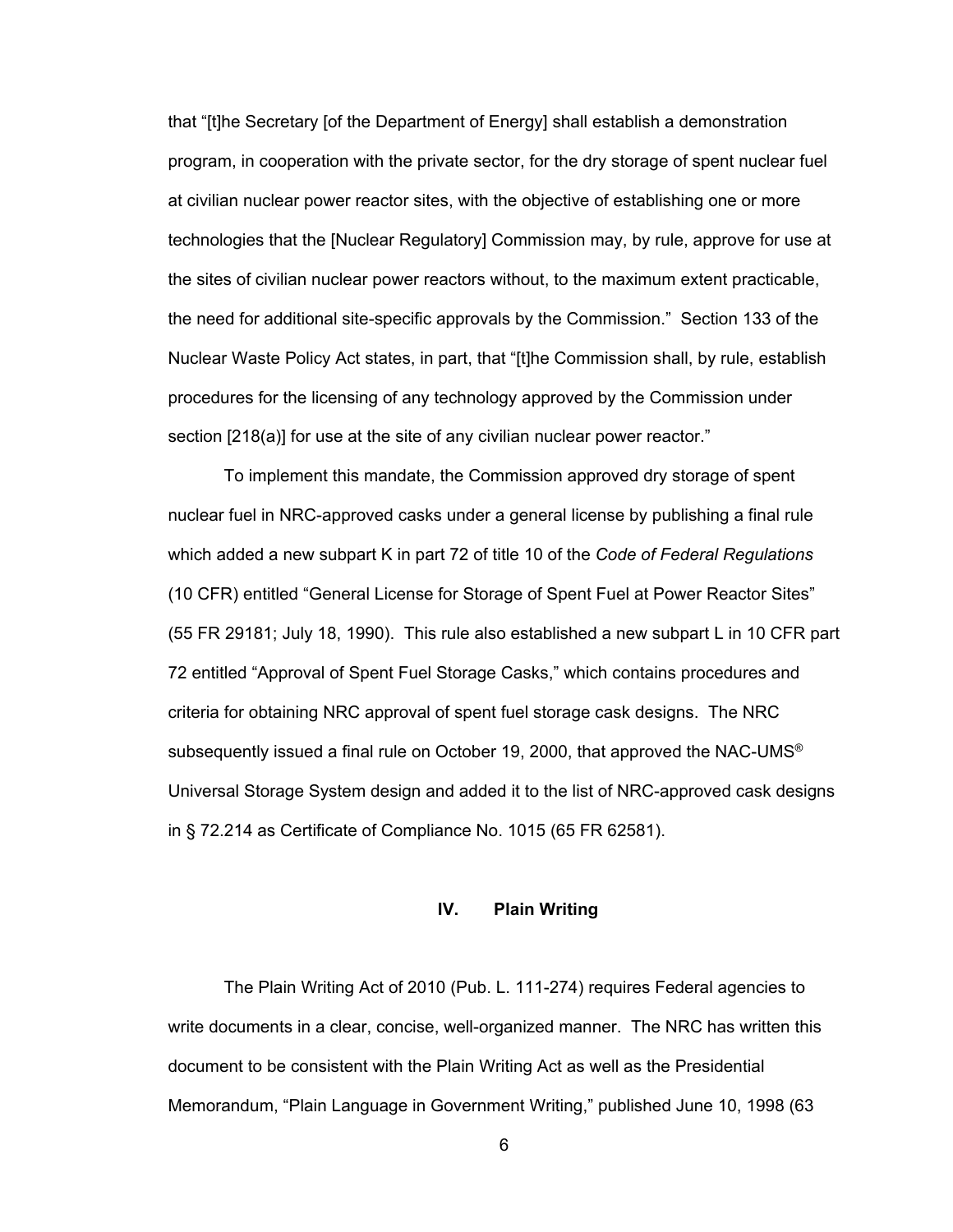FR 31885). The NRC requests comment on the proposed rule with respect to clarity and

effectiveness of the language used.

# **V. Availability of Documents**

The documents identified in the following table are available to interested

persons through one or more of the following methods, as indicated.

| <b>DOCUMENT</b>                                                                                                                         | ADAMS ACCESSION NO. |
|-----------------------------------------------------------------------------------------------------------------------------------------|---------------------|
| Letter from NAC International dated<br>September 18, 2018, Submitting Request for<br>Amendment to Certificate of Compliance<br>No. 1015 | ML18264A014         |
| Proposed Certificate of Compliance No. 1015<br>Amendment No. 7, Certificate of Compliance<br>for Spent Fuel Storage Casks               | ML19057A267         |
| Proposed Certificate of Compliance No. 1015<br>Amendment No. 7, Technical Specifications,<br>Appendix A                                 | ML19057A265         |
| Proposed Certificate of Compliance No. 1015<br>Amendment No. 7, Technical Specifications,<br>Appendix B                                 | ML19057A266         |
| Certificate of Compliance No. 1015<br>Amendment No. 7, Preliminary Safety<br><b>Evaluation Report</b>                                   | ML19057A268         |

The NRC may post materials related to this document, including public comments, on the Federal Rulemaking Web site at http://www.regulations.gov under Docket ID NRC-2019-0070. The Federal Rulemaking Web site allows you to receive alerts when changes or additions occur in a docket folder. To subscribe: 1) navigate to the docket folder (NRC-2019-0070); 2) click the "Sign up for E-mail Alerts" link; and 3) enter your e-mail address and select how frequently you would like to receive e-mails (daily, weekly, or monthly).